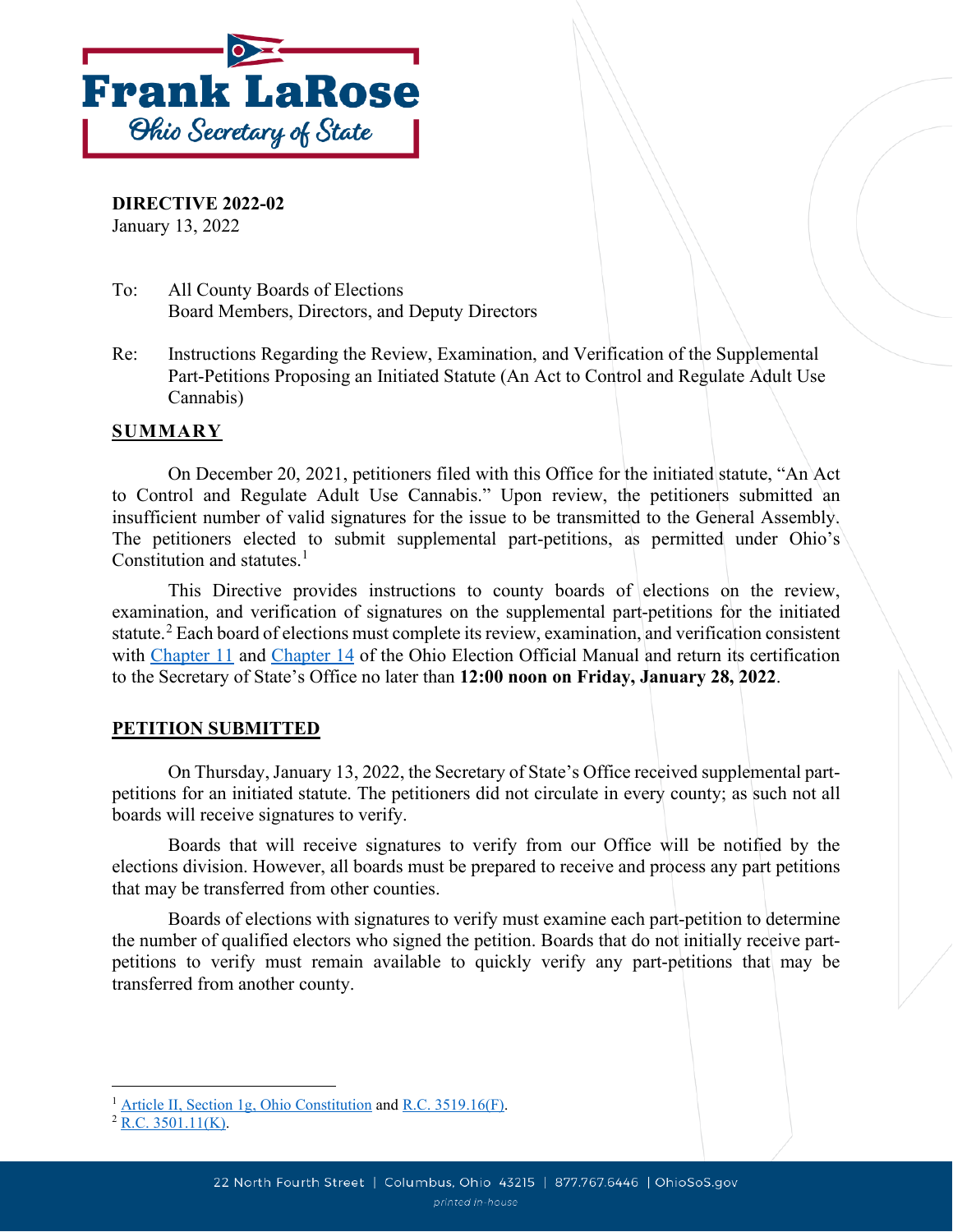# **VERIFYING THE VALIDITY OF SUPPLEMENTAL PART-PETITIONS AND**

# **SIGNATURES**

The board must carefully read this Directive, [Chapter 11,](https://www.sos.state.oh.us/globalassets/elections/directives/2021/eom/eom_ch11_2021-02.pdf) and [Chapter 14](https://www.sos.state.oh.us/globalassets/elections/directives/2021/eom/eom_ch14_2021-02.pdf) of the Election Official Manual before the board examines the petitions.

- 1. The board must process all new, valid voter registrations, and changes of names and addresses to existing registrations received by the board or from the Secretary of State's Office as of the date the supplemental petition was filed with the Secretary of State before verifying the signatures on the part-petitions. These registrations are effective as of the date the supplemental petition was filed with the Secretary of State.<sup>[3](#page-1-0)</sup>
- 2. The board must visually inspect each supplemental part-petition to ensure that it is the unique petition provided to petitioners for the purpose of collecting supplemental signatures. First, the unique petition must contain a smiley face in the top, right corner of every page of the part-petition. Next, the petition lines for an elector's signature and date of signing are both bold and italicized. See "Unique Petition Form-R.C. 3519.05" attachment for examples of the specific images.
- 3. For a supplemental part-petition, there are additional requirements for an elector's signature to be valid. The elector's signature must (1) be dated between January 4, 2022 and January 13, 2022; and (2) not have appeared in the original December 20, 2021 filing. **An elector who signed the initial part-petition and then signs the supplemental part-petition must be rejected as a duplicate signature. The board must program its petition tracking system accordingly to properly validate signatures on the supplemental petition**.
- 4. The board must verify all petition signatures, electronically record decisions on the validity or invalidity of each signature on the voter registration record, track for duplicate signatures, and ensure that the voter registration record is updated with voter activity credit if the signature and address match.
- 5. The board must check each supplemental part-petition to determine whether the circulator's statement on the part-petition was properly completed. The entire partpetition may be invalid if the circulator's statement is not completed as required by law.<sup>[4](#page-1-1)</sup> However, no board may invalidate a part-petition solely because a circulator statement includes a number that is lower than the number of signatures the partpetition actually contains, [5](#page-1-2) so long as there is no indication of fraud or material misrepresentation.<sup>[6](#page-1-3)</sup>
- **6.** A circulator must indicate the number of signatures on the supplemental part-petition and attest under penalty of election falsification that they witnessed the affixing of every signature.<sup>[7](#page-1-4)</sup> Thus, a board may invalidate a part-petition when it has evidence that

<span id="page-1-0"></span><sup>3</sup> [R.C. 3501.38\(A\),](http://codes.ohio.gov/orc/3501.38) *State ex rel. Oster vs. Lorain Cty. Bd. of Elections,* 93 Ohio St.3d 480 (2001). <sup>4</sup> [R.C. 3501.38.](http://codes.ohio.gov/orc/3501.38)

<span id="page-1-2"></span><span id="page-1-1"></span><sup>5</sup> See *State ex rel. Ferrara v. Trumbull Cty. Bd. Of Elections*, Slip Opinion No. 2021-Ohio-3156.

<span id="page-1-3"></span><sup>6</sup> *See Ohio Mfrs.' Assn. v. Ohioans for Drug Price Relief Act*, 147 Ohio St.3d 42, 2016-Ohio-3038, 59 N.E.3d 1274, ¶19.

<span id="page-1-4"></span> $7 R.C. 3501.38(E)(1)$ .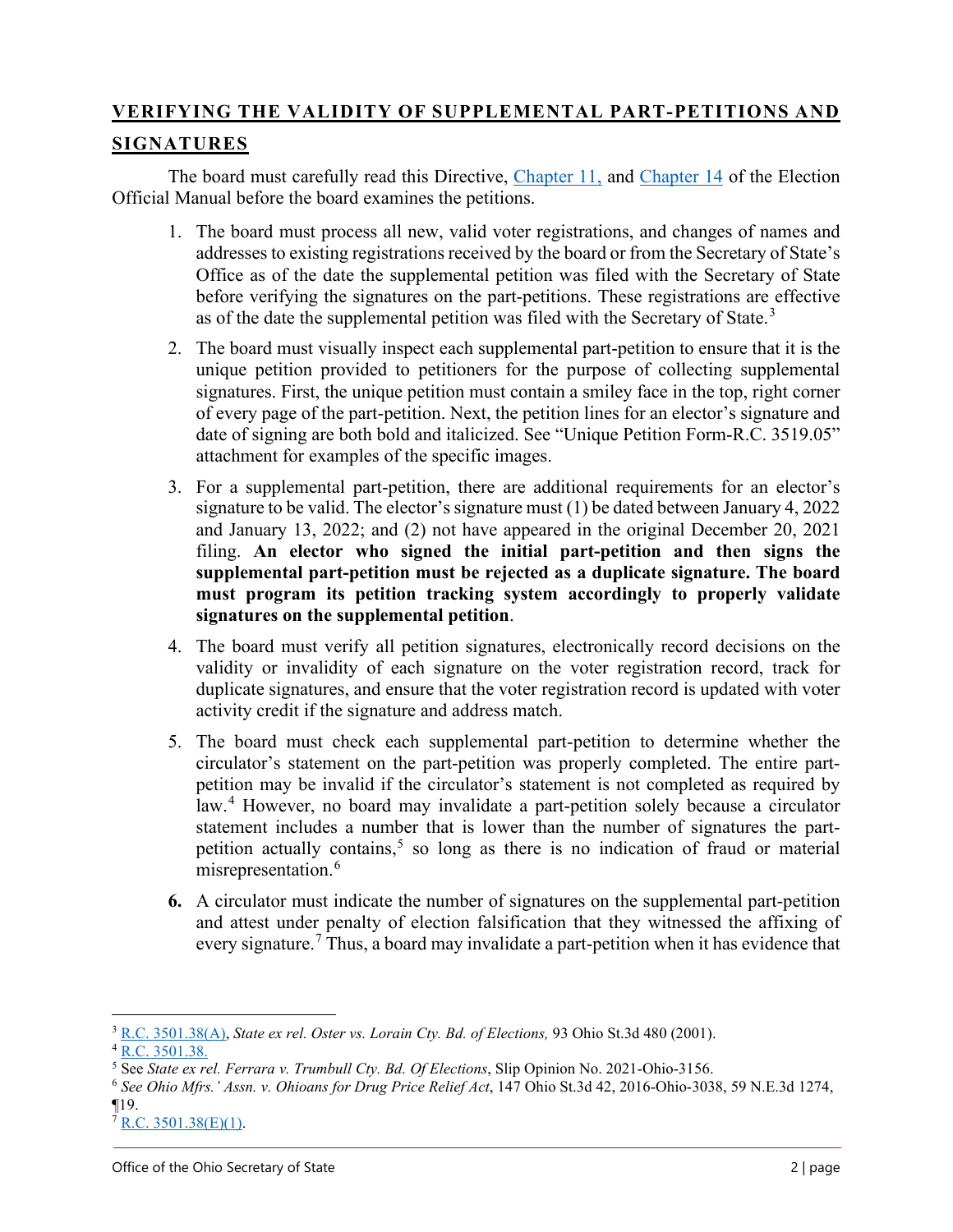a circulator committed fraud or material misrepresentation.<sup>[8](#page-2-0)</sup> Moreover, the board must document and notify elections counsel through legal intake, if it has evidence that a circulator committed fraud.

## **COMPLETING SUPPLEMENTAL PART-PETITION SPREADSHEETS**

If a board receives a supplemental part-petition with a majority of signatures from another county, that board of elections must not verify that part-petition. Instead, the board must promptly follow the steps below, complete the spreadsheet accompanying this Directive, and return the spreadsheet in the envelopes provided when all part-petitions are returned to the Secretary of State's Office:

- 1. Part-Petitions Sent Spreadsheet (Circulated Supplemental Part-Petition(s)), and
- 2. Part-Petitions Received from Another Board Spreadsheet (Scanned Part-Petition(s)).

If a board of elections receives a supplemental part-petition that belongs to another county:

- 1. Contact the Director or Deputy Director at the other county board by phone to notify them that your board will forward a scanned copy of a part-petition.
- 2. Log the transfer of the part-petition(s) going to another county on the "Part-Petitions Sent" spreadsheet.
- 3. Send the copy of the part-petition(s) via email to the Director and Deputy Director.
- 4. Return the circulated part-petition(s) with the "Part-Petitions Sent" spreadsheet in the marked transfer envelope included with the circulated part-petitions. When the board returns its reviewed part-petitions to the Secretary of State's Office, place the envelope with the part-petition and respective spreadsheet enclosed on top of the reviewed partpetitions so it can be easily located and retrieved from the box.

If a board of elections receives a scanned copy of a part-petition from another county:

- 1. Log the part-petition(s) that the board receives on the "Part-Petitions Received" spreadsheet.
- 2. Print and process the part-petition(s).
- 3. Return the emailed part-petition(s) with the "Part-Petitions Received" spreadsheet to the Secretary of State's Office in the marked transfer envelope included with the circulated part-petitions. When the board returns its reviewed part-petitions to the Secretary of State's Office, place the envelope with the part-petition and respective spreadsheet enclosed on top of the reviewed part-petitions so it can be easily located and retrieved from the box.

**Note:** Even if a board does not email a copy of a part-petition to another county and/or does not receive a copy of a part-petition from another county, the board must enter the county name and mark the box  $(X)$  in the top right-hand corner of the spreadsheet and place it in the correct envelope. When the board returns its reviewed part-petitions to the Secretary of State's Office, place both envelopes on top of the reviewed part-petitions so they can be easily located and retrieved from the box.

<span id="page-2-0"></span><sup>8</sup> "And nothing in [*Ferrara*] disturbs the litany of caselaw providing that evidence of fraud triggers full invalidation of a part-petition." *Ferrara* at ¶22.